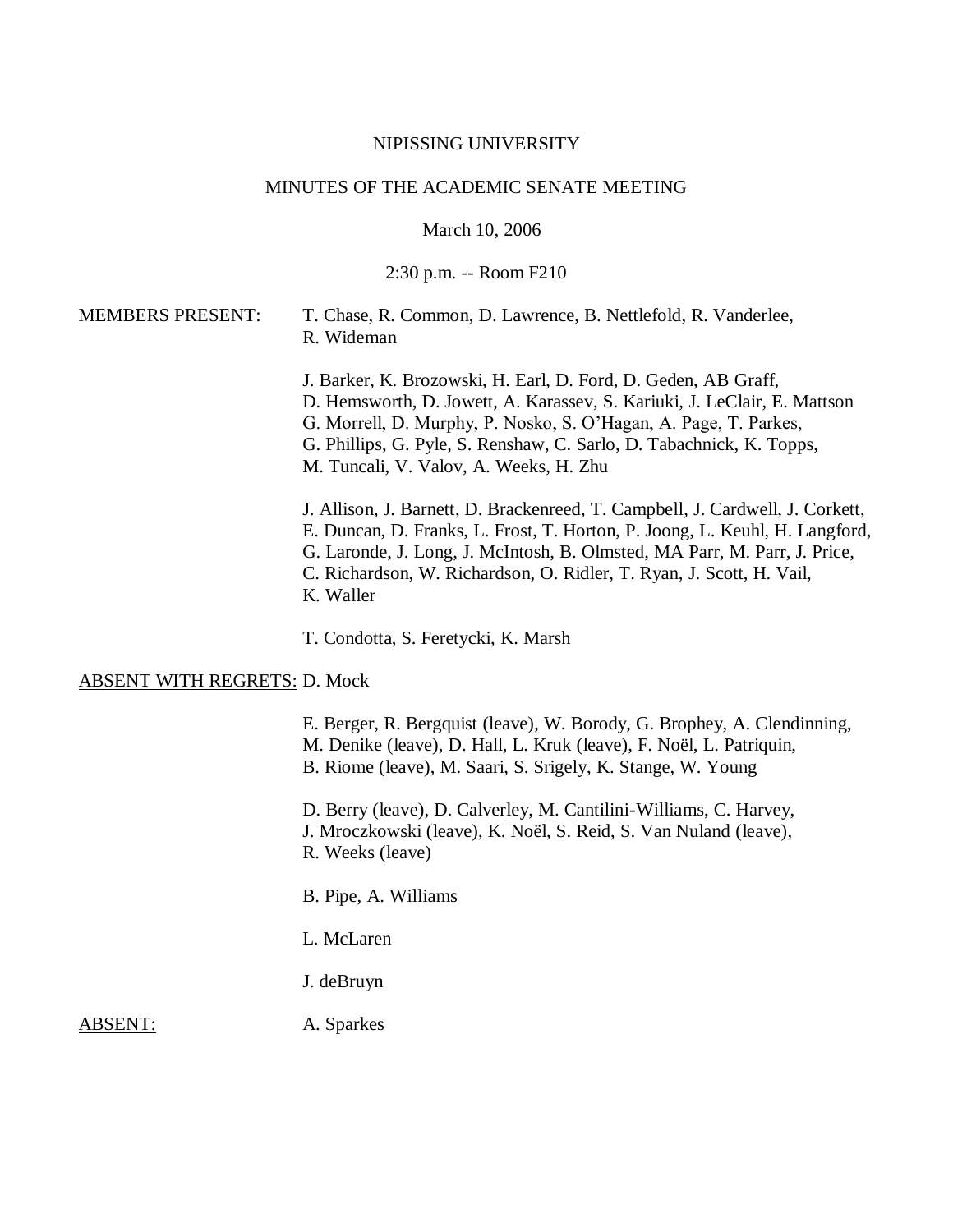|                  | R. Breton, G. Brown, N. Brown, R. Brozowski, E. Cholewa, P. Chow,<br>P. Cook, T. Dokis, D. Flynn, D. Hackett, T. Jones, P. Kelly, J. Knox,<br>J. Kovacs, U. Kundrats, S. Lawlor, S. Lechlitner, C. McFarlane,<br>S. Muhlberger, R. Pyper, D. Rowbotham, J. Ryan, B. Schreyer, M. Sroga,<br>R. Teigrob, S. Wall, D. Walton |
|------------------|---------------------------------------------------------------------------------------------------------------------------------------------------------------------------------------------------------------------------------------------------------------------------------------------------------------------------|
|                  | AM Aquino, W. Blair, K. Clausen, K. Ferguson, R. Fix, D. Gosse,<br>M. Kariuki, K. Kirkwood, A. LeSage, R. Lynn, K. MacLeod, M. McCabe,<br>B. McMahon, K. Quigg, C. Ricci, H. Rintoul, C. Shields, G. Swanson,                                                                                                             |
|                  | M. Cooper                                                                                                                                                                                                                                                                                                                 |
|                  | C. Kent, J. Simpson                                                                                                                                                                                                                                                                                                       |
| <b>MOTION #1</b> | Moved by M. Tuncali, seconded by G. Phillips that the minutes of the<br>regular meeting of the Academic Senate dated February 3, 2006 be adopted.<br><b>CARRIED</b>                                                                                                                                                       |

## ANNOUNCEMENTS

The Vice-President Academic and Research gave the President's announcements as he was attending a COU meeting in Toronto. Since the freeze was lifted on tuition, it was announced earlier this week that universities could increase tuition for first-year students up to 4.5% and up to 8% in the first year of professional or graduate programs. Once students are in their programs, subsequent annual increases cannot exceed 4%. It was also noted that the proposed tuition structure guarantees access for students defined as "in need" ensuring that they will receive support for their tuition fees, incidental fees and books. These increases take effect on May 1, 2006.

The President also commented on the budget challenges. The request for funds far exceeded the funds available. The intention is for the final budget to go to the April Board of Governor's meeting.

On Thursday, March  $2<sup>nd</sup>$ , there was a professional development evening for the Board of Governors. This was an opportunity for Board members to become familiar with some of the programs Nipissing has to offer. Senator Mock wished to thank faculty and students from Criminal Justice, Geography and the Master of Education programs for their presentations. He was pleased to report that this session was very well received by Board members.

Other brief comments from the President included the lack of progress in the college strike and a reminder of the Dave Marshall Leadership Awards on Monday, March 20<sup>th</sup>. He also thanked all faculty and staff who were involved with the annual pancake breakfast. This unique gesture was appreciated by the students. Senators were also reminded that March UpClose was occurring next week. This event is an opportunity for Nipissing to showcase its campus and its programs and is geared towards applicants going into first year. It is essential that we turn applicants into registrants. Dr. Mock also indicated that he has received confirmation that Maclean's will do another graduate survey in the spring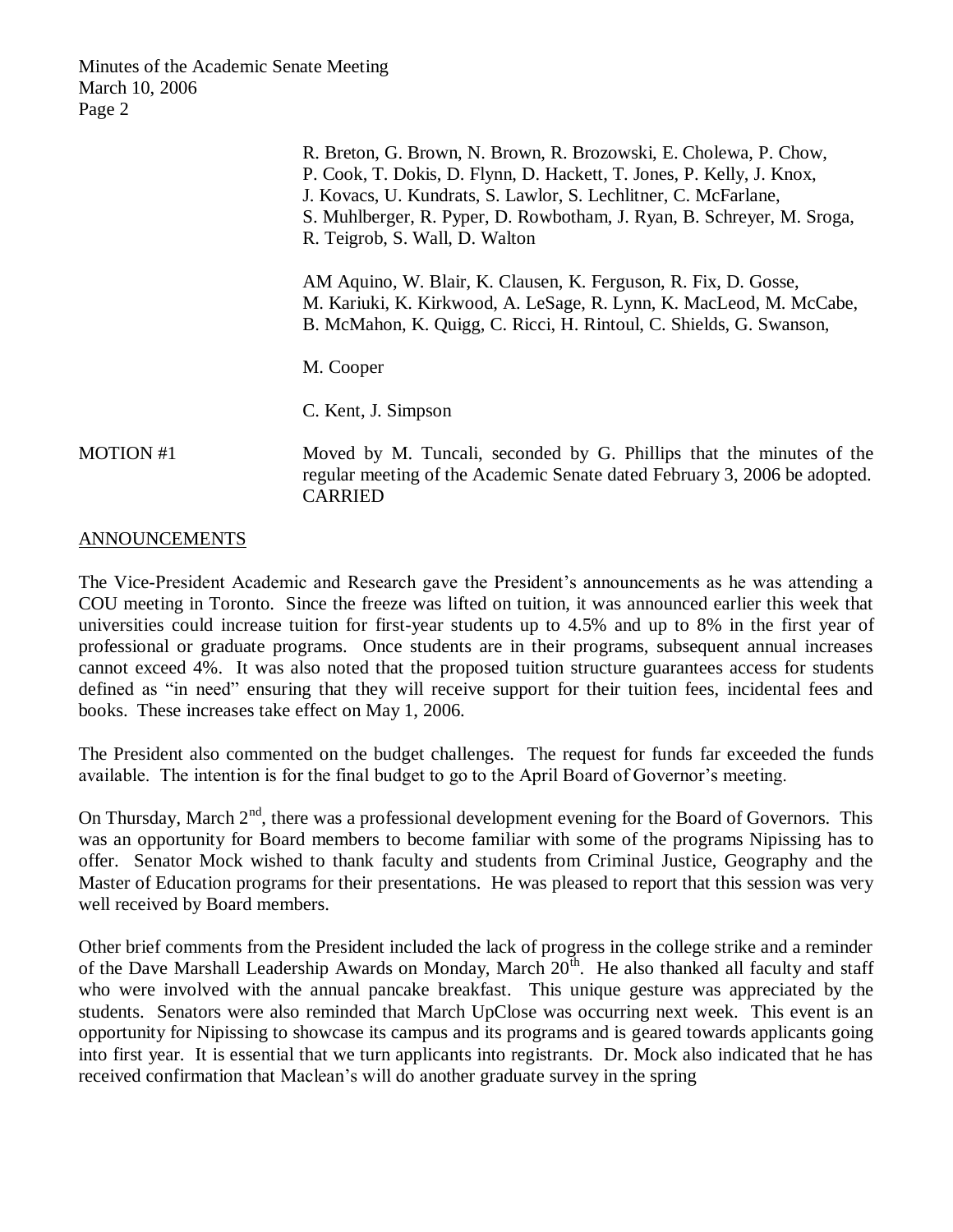The Vice-President Academic and Research began his announcements by reminding senators that the deadline for the academic master plan for graduate studies is March  $13<sup>th</sup>$ . A committee will be struck to consider those applications. Senator Chase was pleased to report that Dr. Peter Ricketts, the incoming Vice-President Academic and Research, has agreed to serve on this committee. In early April, the Vice-President indicated he wished to hold a university-wide town hall gathering to put forward the framework for stage one of the Academic Master Plan. Senator Chase also reminded Senate of the History program review on March  $16^{th}$  and  $17^{th}$  and of the UPRAC audit from March  $22^{nd}$  to March  $24^{th}$ .

Senator Chase was delighted to advise that Nipissing University has received a \$0.5M grant to create a northern nursing hub of excellence. A learning portal will be created to allow for increased access for nursing students pursuing degrees at a distance. Senator Chase thanked Senator Vanderlee for his work on this initiative.

The Vice-President also thanked the organizing committee for the success of the various International Women's Week events.

The Dean of Education was pleased to report the safe return of the education students who did their recent practicums in Cameroon, England and Kenya.

The NUSU representative began his announcements by commenting on a clothing drive. He requested donations of new and gently used clothing. Senator Marsh also announced that on Sunday, March  $12<sup>th</sup>$ , there is going to be a Skate for Breast Cancer at the Pete Palangio arena. Senator Marsh also reported that NUSU was beginning to select the valedictorians for the six convocations. The NUSU representative concluded his announcements by expressing the concern of students about the tuition increase. He is very disappointed in the government's lack of effort to reduce student debt load.

The Registrar reported that applications for admission to Arts and Science are down overall by 7%, with first choice down by 9%. To date, all applicants have been called by one of our students. Senator Lawrence reported that some offers have been made and he will be distributing call sheets to faculty for follow up phone calls. The Registrar commented that Maclean's is issuing another university guide with essentially the same spreadsheets as from the fall issue. The rankings appear to be Maclean's primary source of revenue. The Registrar also requested that senators e-mail him with ideas on how to improve our standing in Maclean's.

The By-Laws and Striking Committee announced that on Monday, March 13<sup>th</sup>, the Senate Preference forms will be e-mailed and sent via hardcopy to all voting members of Senate. It is requested that completed forms be returned by Wednesday, March  $22<sup>nd</sup>$ .

# REPORTS OF STANDING COMMITTEES

Executive Committee

MOTION #2: Moved by T. Chase, seconded by R. Vanderlee that the Report of the Senate Executive Committee dated March 2, 2006 be received. CARRIED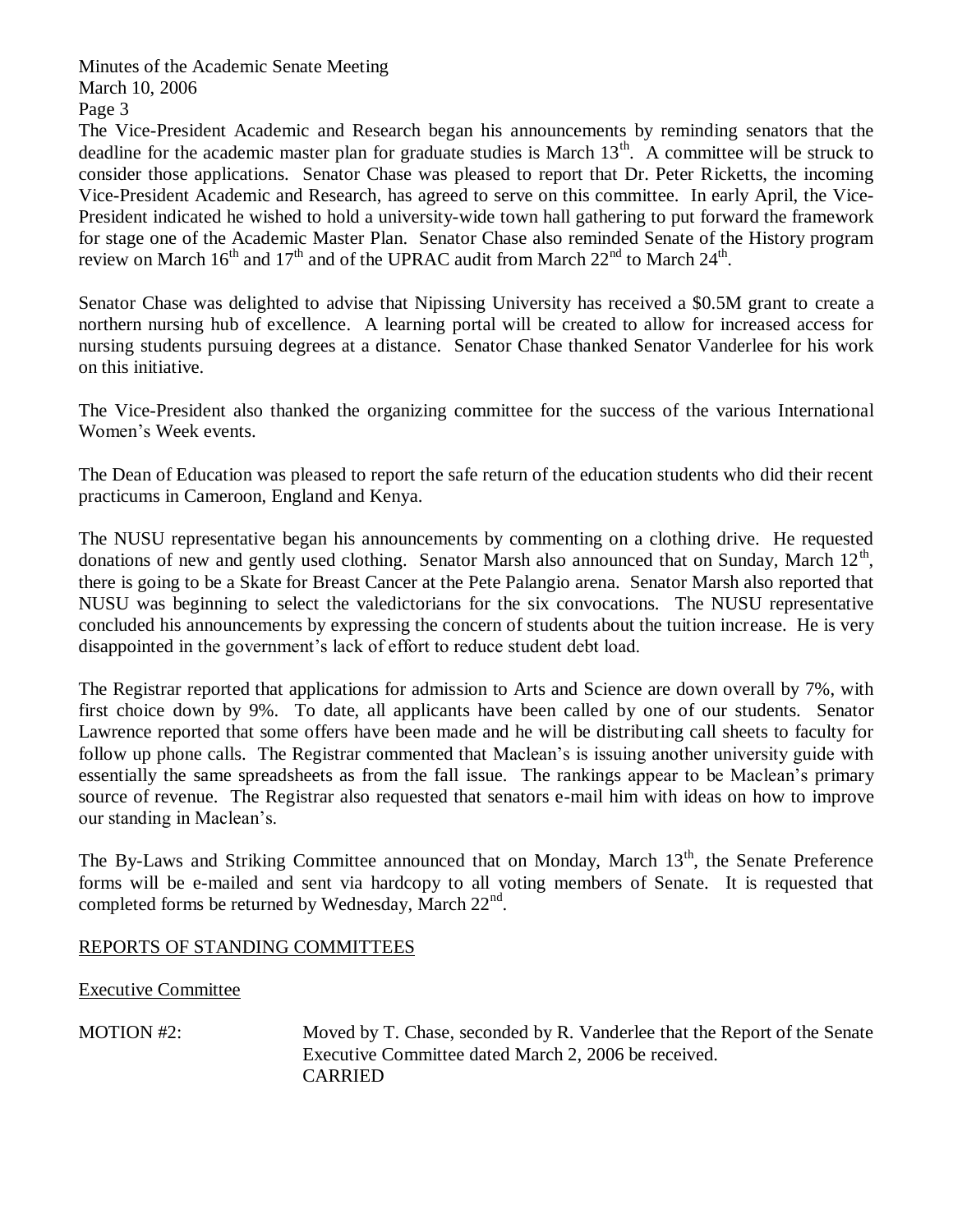University Curriculum Committee

| MOTION #3:        | Moved by T. Chase, seconded by K. Marsh that the Report of the<br>University Curriculum Committee dated January 25, 2006 be received.<br><b>CARRIED</b>                                                                                                                                                                                                       |
|-------------------|---------------------------------------------------------------------------------------------------------------------------------------------------------------------------------------------------------------------------------------------------------------------------------------------------------------------------------------------------------------|
| <b>MOTION #4:</b> | Moved by T. Chase, seconded by R. Vanderlee that the Senate document<br>entitled "Senate Academic Regulations and Policies, September 2005" be<br>amended to change the wording of the degree and admission requirements<br>for the Advanced Bachelor's Degree in Education Program as follows and<br>as outlined in the attached document.<br><b>CARRIED</b> |

#### **Current Academic Calendar Wording:**

Admission Requirements: Transferred courses must be no more than seven years old at the time of graduation and cannot have been used to complete another degree.

Additional Qualification courses that can be transferred include Additional Basic Qualification courses, Honour Specialist Qualification courses, One-Session Additional Qualification courses, and Three-Session Additional Qualification Courses. These courses must be university credit courses from a recognized university (i.e., recorded on the university transcript with credit value assigned). Only six of the eighteen credits can be credit courses from a university other than Nipissing.

Degree Requirements: Only courses completed within seven years of the date of graduation will be counted.

#### **Proposed Academic Calendar Wording:**

Admission Requirements: Advanced standing credits may be granted for additional qualification courses previously completed at Nipissing University, to a maximum of 18 credits. Courses being transferred into the program cannot have been completed more than three years before admission and cannot have been used to complete another degree. Additional Qualification courses that can be transferred include Additional Basic Qualification courses, Honour Specialist Qualification courses, One-Session Additional Qualification courses, Three-Session Additional Qualification Courses, and BEd Option Courses.

Degree Requirements: The candidate must complete all degree requirements within seven years of the date of admission.

MOTION #5: Moved by T. Chase, seconded by R. Wideman that the Senate document entitled "Senate Academic Regulations and Policies, September 2005" be amended to change the wording of the degree and admission requirements for the Advanced Bachelor's Degree in Educational Leadership Program as follows and as outlined in the attached document. CARRIED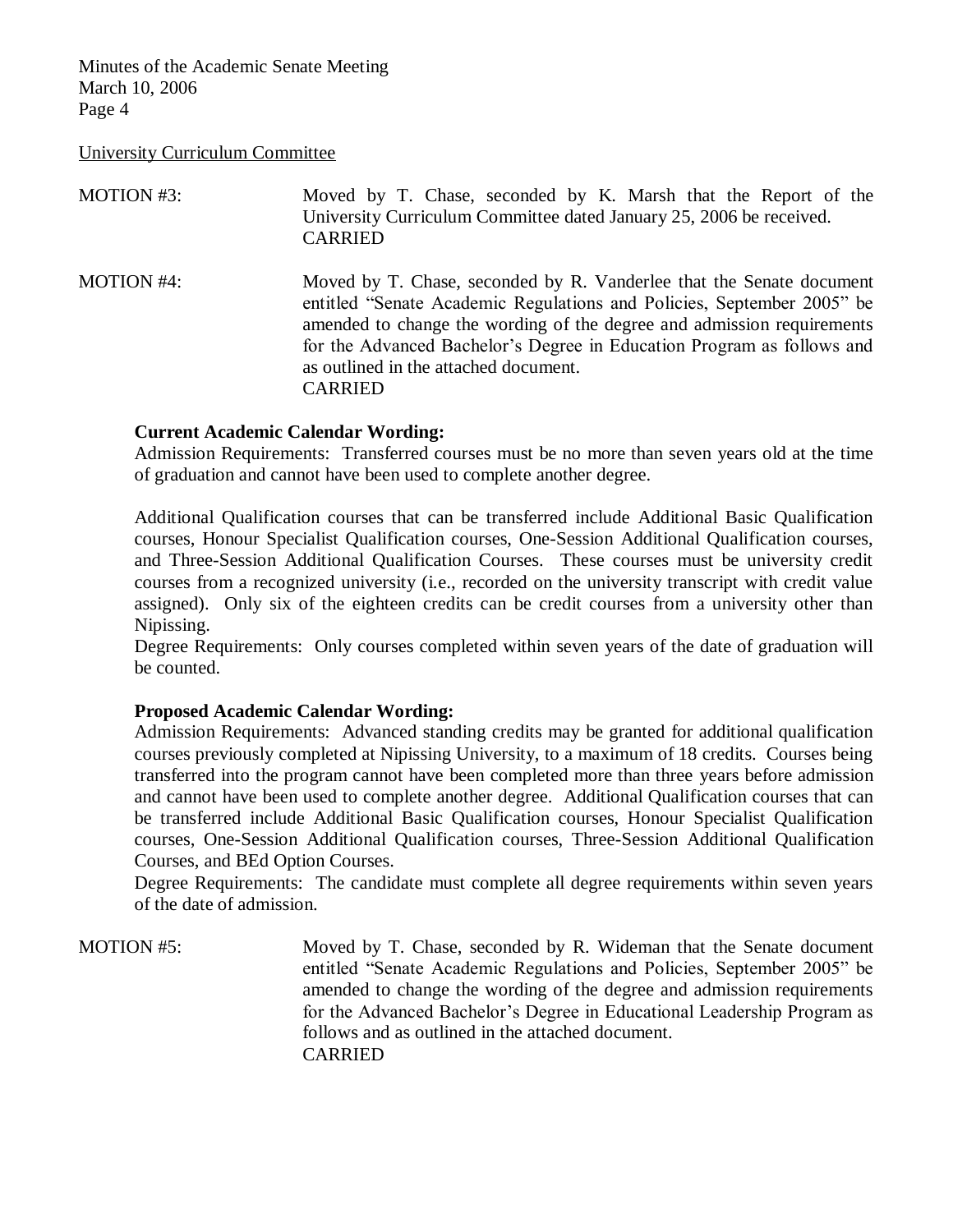#### **Current Academic Calendar Wording:**

Admission Requirements: Transferred courses must be no more than seven years old at the time of graduation and cannot have been used to complete another degree.

Additional Qualification courses that can be transferred include Additional Basic Qualification courses, Honour Specialist Qualification courses, One-Session Additional Qualification courses, and Three-Session Additional Qualification Courses. These courses must be university credit courses from a recognized university (i.e., recorded on the university transcript with credit value assigned).

Only six of the twelve credits can be credit courses from a university other than Nipissing. Degree Requirements: Only courses completed within seven years of the date of graduation will be counted.

## **Proposed Academic Calendar Wording:**

Admission Requirements: Advanced standing credits may be granted for additional qualification courses previously completed at Nipissing University, to a maximum of 12 credits. Courses being transferred into the program cannot have been completed more than three years before admission and cannot have been used to complete another degree. Additional Qualification courses that can be transferred include Additional Basic Qualification courses, Honour Specialist Qualification courses, One-Session Additional Qualification courses, Three-Session Additional Qualification Courses.

Degree Requirements: The candidate must complete all degree requirements within seven years of the date of admission.

- MOTION #6: Moved by T. Chase, seconded by K. Marsh that Senate consider Motions 4 – 36 of the UCC report dated January 25, 2006 as one omnibus motion. CARRIED
	- MOTION #4: That upon the recommendation of UCC and in accordance with the Nipissing University Policy for New Program Implementation, that Senate give Stage Two "Curriculum Approval" to a Bachelor of Physical & Health Education (BPHE) program.
	- MOTION #5: That the Senate document entitled "Senate Academic Regulations and Policies, September 2005" be amended to add PHED1006, Introduction to Physical Education, a three-credit course, to the Physical & Health Education program, as outlined in the attached document.
	- MOTION #6: That the Senate document entitled "Senate Academic Regulations and Policies, September 2005" be amended to add PHED1016, Motor Development, a three-credit course, to the Physical & Health Education program, as outlined in the attached document.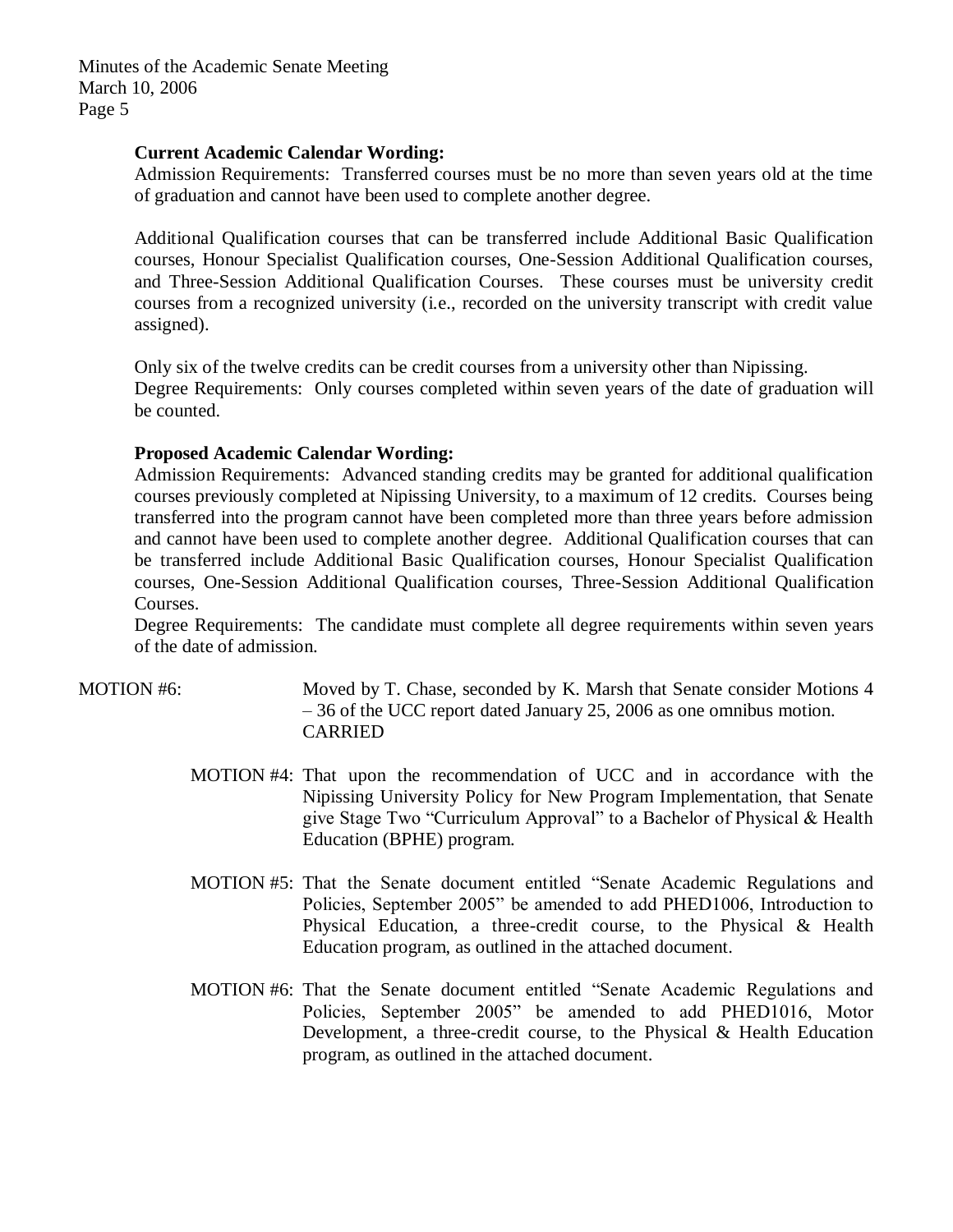- MOTION #7: That the Senate document entitled "Senate Academic Regulations and Policies, September 2005" be amended to add PHED1007, Psycho-Socio-Cultural Dimensions of Physical Activity, a three-credit course, to the Physical & Health Education program, as outlined in the attached document.
- MOTION #8: That the Senate document entitled "Senate Academic Regulations and Policies, September 2005" be amended to add PHED1017, Health Concepts in Physical Education, a three-credit course, to the Physical & Health Education program, as outlined in the attached document.
- MOTION #9: That the Senate document entitled "Senate Academic Regulations and Policies, September 2005" be amended to add PHED1005, Physical Education Practical I, a six-credit course, to the Physical & Health Education program, as outlined in the attached document.
- MOTION #10:That the Senate document entitled "Senate Academic Regulations and Policies, September 2005" be amended to add PHED2007, Special Populations, a three-credit course, to the Physical & Health Education program, as outlined in the attached document.
- MOTION #11:That the Senate document entitled "Senate Academic Regulations and Policies, September 2005" be amended to add PHED2006, Physical Activity and Sport Leadership, a three-credit course, to the Physical & Health Education program, as outlined in the attached document.
- MOTION #12:That the Senate document entitled "Senate Academic Regulations and Policies, September 2005" be amended to add PHED2016, Motor Learning and Control, a three-credit course, to the Physical & Health Education program, as outlined in the attached document.
- MOTION #13:That the Senate document entitled "Senate Academic Regulations and Policies, September 2005" be amended to add PHED2017, Inquiry, a threecredit course, to the Physical & Health Education program, as outlined in the attached document.
- MOTION #14:That the Senate document entitled "Senate Academic Regulations and Policies, September 2005" be amended to add PHED2005, Physical Education Practical II, a six-credit course, to the Physical & Health Education program, as outlined in the attached document.
- MOTION #15:That the Senate document entitled "Senate Academic Regulations and Policies, September 2005" be amended to add PHED2106, Community Leadership Placement I, a three-credit course, to the Physical & Health Education program, as outlined in the attached document.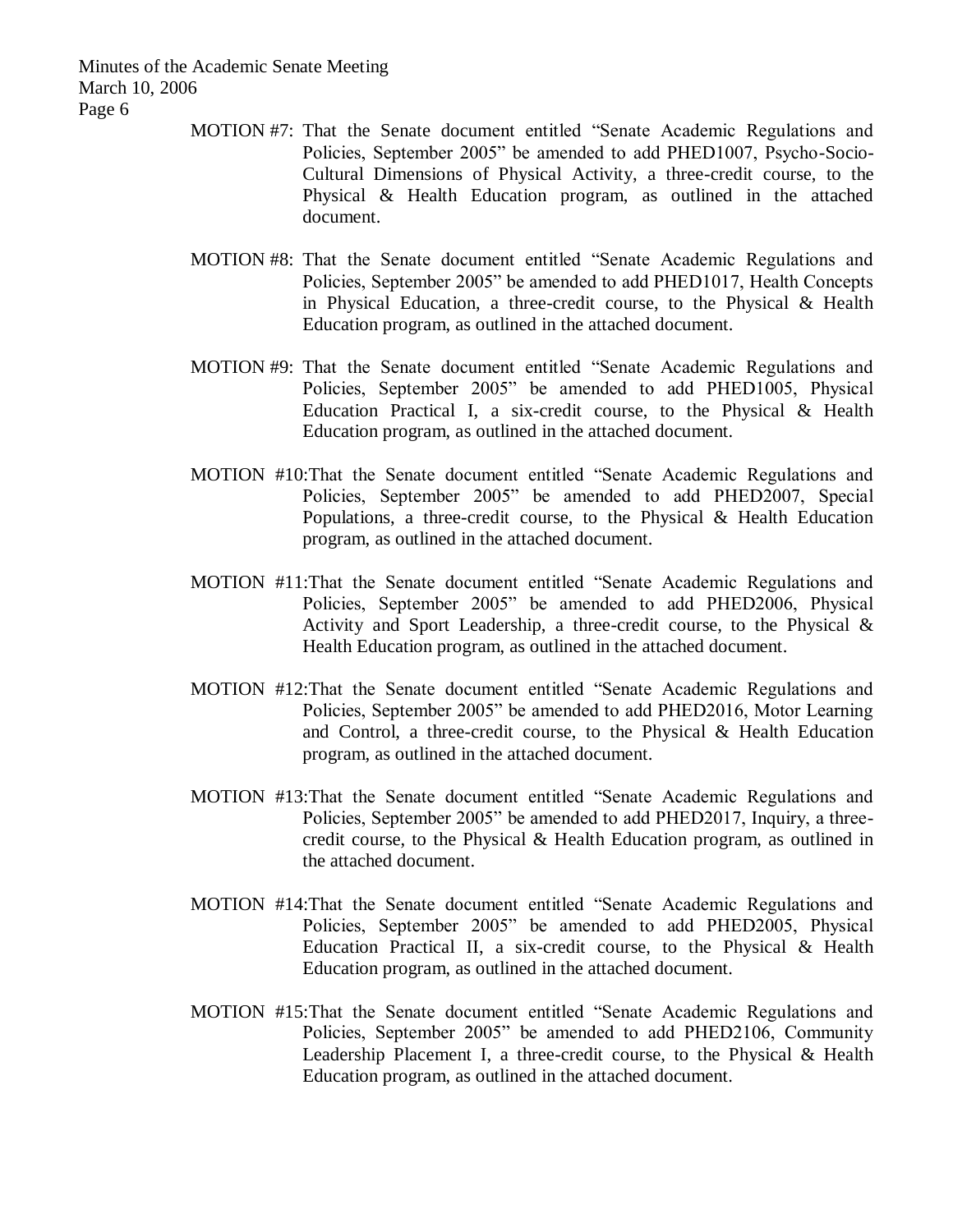- MOTION #16:That the Senate document entitled "Senate Academic Regulations and Policies, September 2005" be amended to add PHED 3027, Nutrition, a three-credit course, to the Physical & Health Education program, as outlined in the attached document.
- MOTION #17:That the Senate document entitled "Senate Academic Regulations and Policies, September 2005" be amended to add PHED3007, Wellness and Physical Activity Promotion, a three-credit course, to the Physical & Health Education program, as outlined in the attached document.
- MOTION #18:That the Senate document entitled "Senate Academic Regulations and Policies, September 2005" be amended to add PHED3006, Exercise Physiology I, a three-credit course, to the Physical & Health Education program, as outlined in the attached document.
- MOTION #19:That the Senate document entitled "Senate Academic Regulations and Policies, September 2005" be amended to add PHED3026, Biomechanics I, a three-credit course, to the Physical & Health Education program, as outlined in the attached document.
- MOTION #20:That the Senate document entitled "Senate Academic Regulations and Policies, September 2005" be amended to add PHED3016, Coaching, a three-credit course, to the Physical & Health Education program, as outlined in the attached document.
- MOTION #21:That the Senate document entitled "Senate Academic Regulations and Policies, September 2005" be amended to add PHED3017, Contemporary Health Issues, a three-credit course, to the Bachelor of Physical & Health Education, as outlined in the attached document.
- MOTION #22:That the Senate document entitled "Senate Academic Regulations and Policies, September 2005" be amended to add PHED 3005, Physical Education Practical III, a six-credit course, to the Physical & Health Education program, as outlined in the attached document.
- MOTION #23:That the Senate document entitled "Senate Academic Regulations and Policies, September 2005" be amended to add PHED3106, Community Leadership Placement II, a three-credit course, to the Physical & Health Education program, as outlined in the attached document.
- MOTION #24:That the Senate document entitled "Senate Academic Regulations and Policies, September 2005" be amended to add PHED4017, Research Methods in Physical Activity, a three-credit course, to the Physical  $\&$ Health Education program, as outlined in the attached document.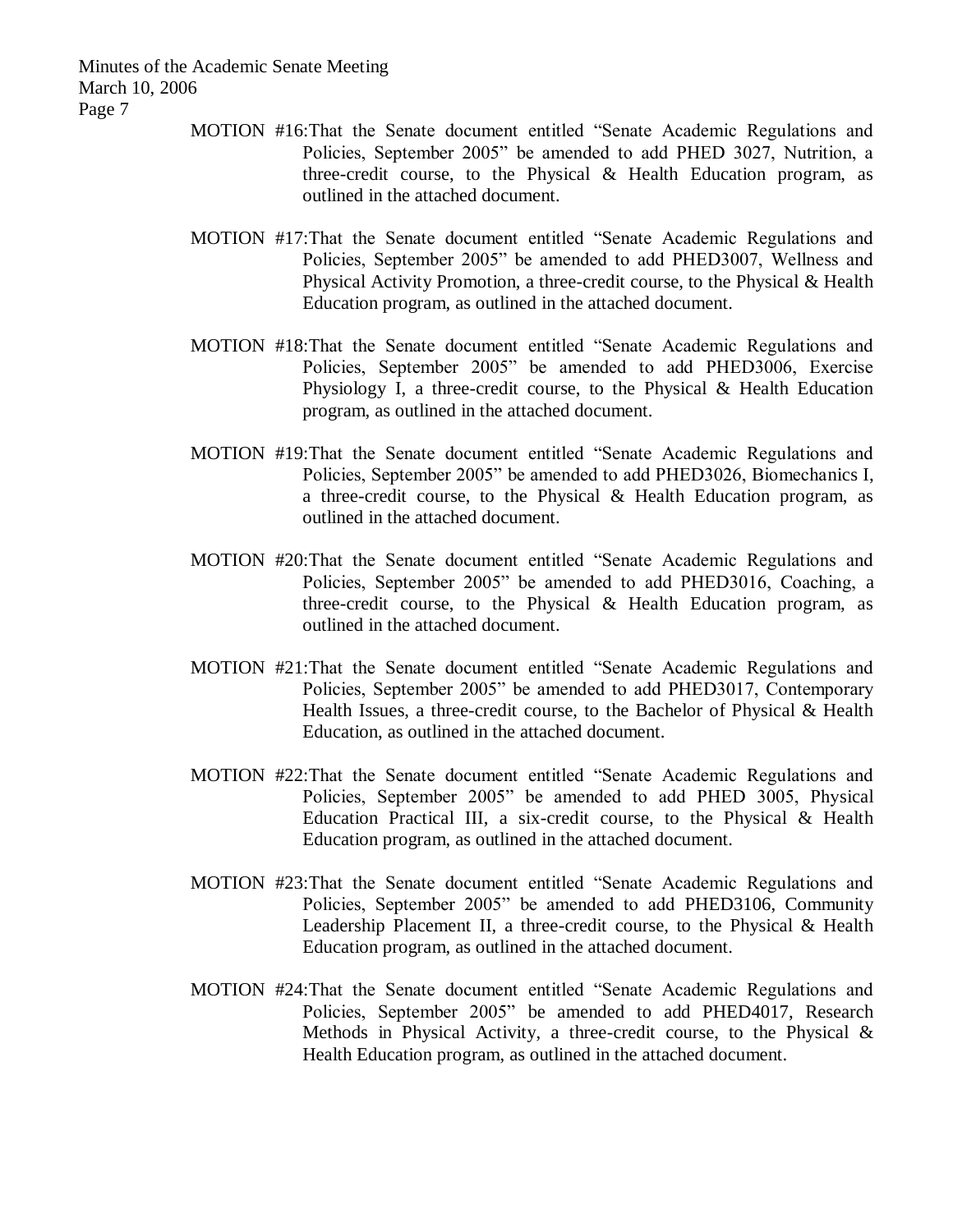- MOTION #25:That the Senate document entitled "Senate Academic Regulations and Policies, September 2005" be amended to add PHED4016, Injury Prevention and Care, a three-credit course, to the Physical & Health Education program, as outlined in the attached document.
- MOTION #26:That the Senate document entitled "Senate Academic Regulations and Policies, September 2005" be amended to add PHED4006, Exercise Physiology II, a three-credit course, to the Physical & Health Education program, as outlined in the attached document.
- MOTION #27:That the Senate document entitled "Senate Academic Regulations and Policies, September 2005" be amended to add PHED4027, Physical Fitness Principles, Prescription, and Assessment, a three-credit course, to the Bachelor of Physical & Health Education, as outlined in the attached document.
- MOTION #28:That the Senate document entitled "Senate Academic Regulations and Policies, September 2005" be amended to add PHED4007, Health and Exercise Psychology, a three-credit course, to the Physical & Health Education program, as outlined in the attached document.
- MOTION #29:That the Senate document entitled "Senate Academic Regulations and Policies, September 2005" be amended to add PHED4996, Research Project, a three-credit course, to the Physical & Health Education program, as outlined in the attached document.
- MOTION #30:That the Senate document entitled "Senate Academic Regulations and Policies, September 2005" be amended to add PHED4005, Physical Education Practical IV, a six-credit course, to the Physical & Health Education program, as outlined in the attached document.
- MOTION #31:That the Senate document entitled "Senate Academic Regulations and Policies, September 2005" be amended to add PHED4106, Community Leadership Placement III, a three-credit course, to the Physical & Health Education program, as outlined in the attached document.
- MOTION #32:That the Senate document entitled "Senate Academic Regulations and Policies, September 2005" be amended to add PHED2027, Technology in Physical Education and Sport, a three-credit course, to the Physical & Health Education program, as outlined in the attached document.
- MOTION #33:That the Senate document entitled "Senate Academic Regulations and Policies, September 2005" be amended to add PHED4036, Ergonomics, a three-credit course, to the Physical  $\&$  Health Education program, as outlined in the attached document.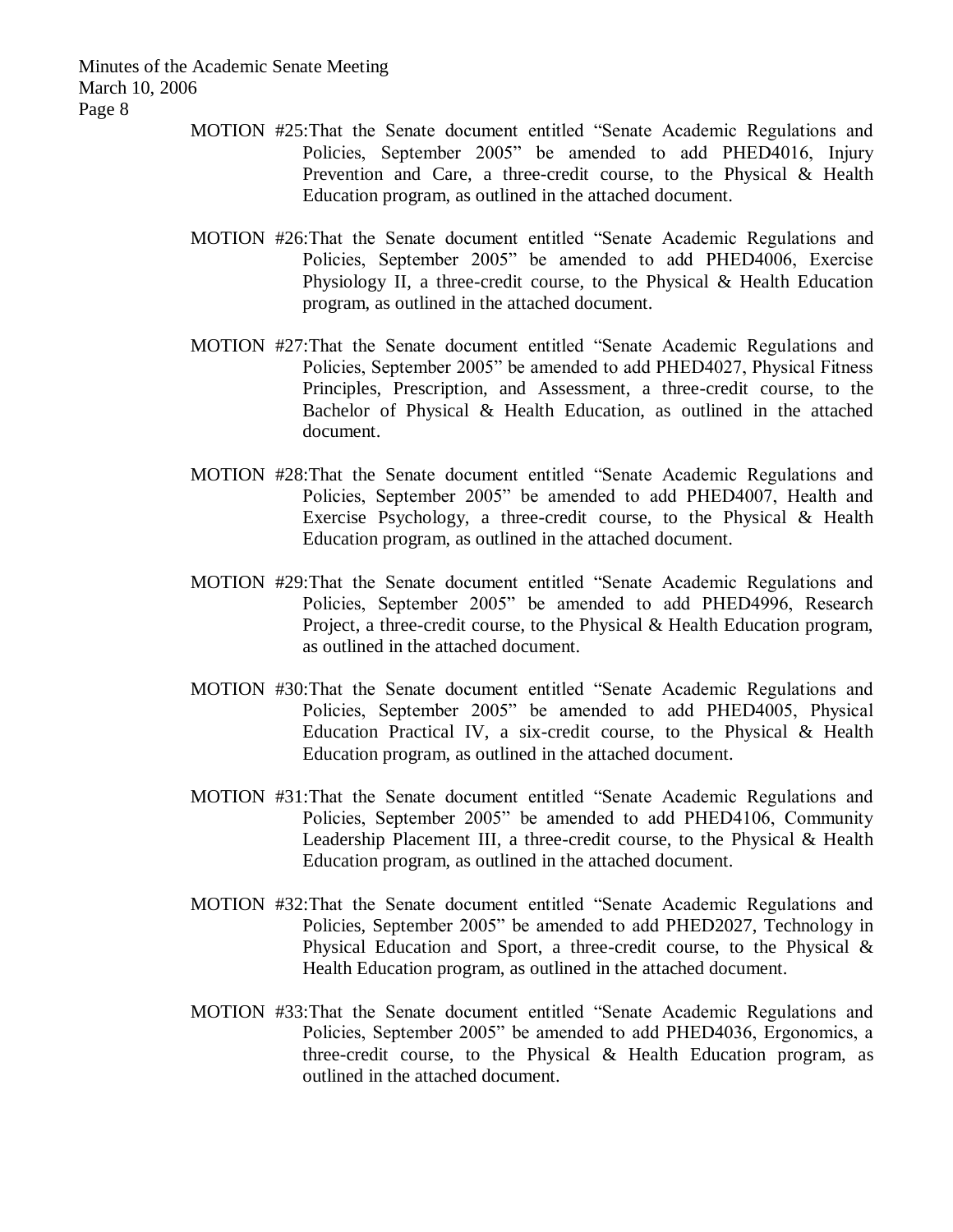- MOTION #34:That the Senate document entitled "Senate Academic Regulations and Policies, September 2005" be amended to add PHED3037, Gerontology, a three-credit course, to the Physical & Health Education program, as outlined in the attached document.
- MOTION #35:That the Senate document entitled "Senate Academic Regulations and Policies, September 2005" be amended to add PHED3036 Exercise Management and Rehabilitation, a three-credit course, to the Physical & Health Education program, as outlined in the attached document.
- MOTION #36:That the Senate document entitled "Senate Academic Regulations and Policies, September 2005" be amended to add PHED4026, Biomechanics II, a three-credit course, to the Physical & Health Education program, as outlined in the attached document.
- MOTION #7: Moved by T. Chase, seconded by K. Marsh that Senate approve Motions 4 – 36 of the UCC report dated January 25, 2006, as one omnibus motion. CARRIED
- MOTION #8: Moved by T. Chase, seconded by M. Tuncali that the Senate document entitled "Senate Academic Regulations and Policies, September 2005" be amended to add CHEM2306 Introduction to Organic Chemistry I, a threecredit course, to the Chemistry program, as outlined in the attached document. CARRIED
- MOTION #9: Moved by T. Chase, seconded by G. Pyle that the Senate document entitled "Senate Academic Regulations and Policies, September 2005" be amended to add CHEM2307 Introduction to Organic Chemistry II, a three-credit course, to the Chemistry program, as outlined in the attached document. CARRIED
- MOTION #10: Moved by T. Chase, seconded by K. Marsh that Senate consider Motions 39 – 49 of the UCC report dated January 25, 2006 as one omnibus motion. CARRIED
	- MOTION #39:That the Senate document entitled "Senate Academic Regulations and Policies, September 2005" be amended to add ADMN3316 Investments, a three-credit course, to the School of Business and Economics program, as outlined in the attached document.
	- MOTION #40:That the Senate document entitled "Senate Academic Regulations and Policies, September 2005" be amended to add ADMN4116 Fundamentals of Financial Derivatives, a three-credit course, to the School of Business and Economics program, as outlined in the attached document.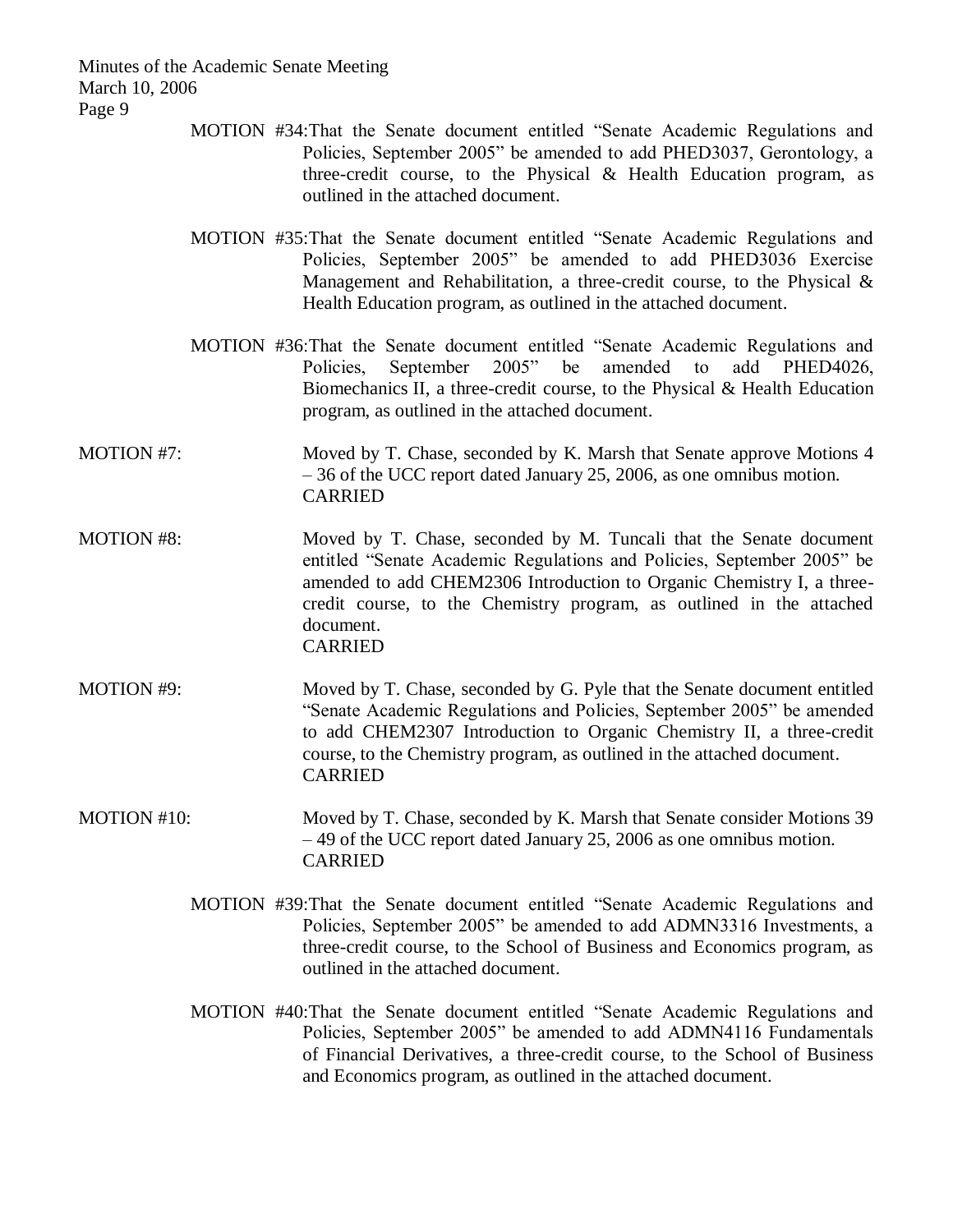- MOTION #41:That the Senate document entitled "Senate Academic Regulations and Policies, September 2005" be amended to add ADMN4117 Portfolio Theory, a three-credit course, to the School of Business and Economics program, as outlined in the attached document.
- MOTION #42:That the Senate document entitled "Senate Academic Regulations and Policies, September 2005" be amended to add the following additional course options to the TMGT stream, and as outlined in the attached document.
	- BIOL2557 Genetics, a three-credit course
	- BIOL3557 Genetics and Society, a three-credit course
	- CHEM1005 General Chemistry, a six-credit course
	- ENSC1005 Environmental Science, a six-credit course
	- PHIL2505 Reasoning and Logical Argument, a six-credit course
	- PHYS1005 General Physics, a six-credit course
	- PSYC1106 Introduction of Psychology, a three-credit course
	- PSYC2605 Behavioural Neuroscience, a six-credit course
- MOTION #43:That the Senate document entitled "Senate Academic Regulations and Policies, September 2005" be amended to cross code GEOG2011 Fundamentals in GIS to TMGT2011 Fundamentals of GIS and Computer Mapping, as outlined in the attached document. Reminder: Add antirequisite TMGT2011 to GEOG2011
- MOTION #44:That the Senate document entitled "Senate Academic Regulations and Policies, September 2005" be amended to remove MATH1056 Discrete Mathematics I from the core requirements of the TMGT stream and add it to the stream options, as outlined in the attached document.
- MOTION #45:That the Senate document entitled "Senate Academic Regulations and Policies, September 2005" be amended to add TMGT3006 Technology, Business and Society to the TMGT core courses and remove it from the stream options, as outlined in the attached document.
- MOTION #46:That the Senate document entitled "Senate Academic Regulations and Policies, September 2005" be amended to modify the prerequisite of TMGT4126 E-Business to COSC1557 Introduction to Computers or TMGT3856 Information Systems, as outlined in the attached document.
- MOTION #47:That the Senate document entitled "Senate Academic Regulations and Policies, September 2005" be amended to remove COSC1557 Introduction to Computers from the core requirements of the TMGT stream and add it to the stream options, as outlined in the attached document.
- MOTION #48:That the Senate document entitled "Senate Academic Regulations and Policies, September 2005" be amended to add TMGT2807 Project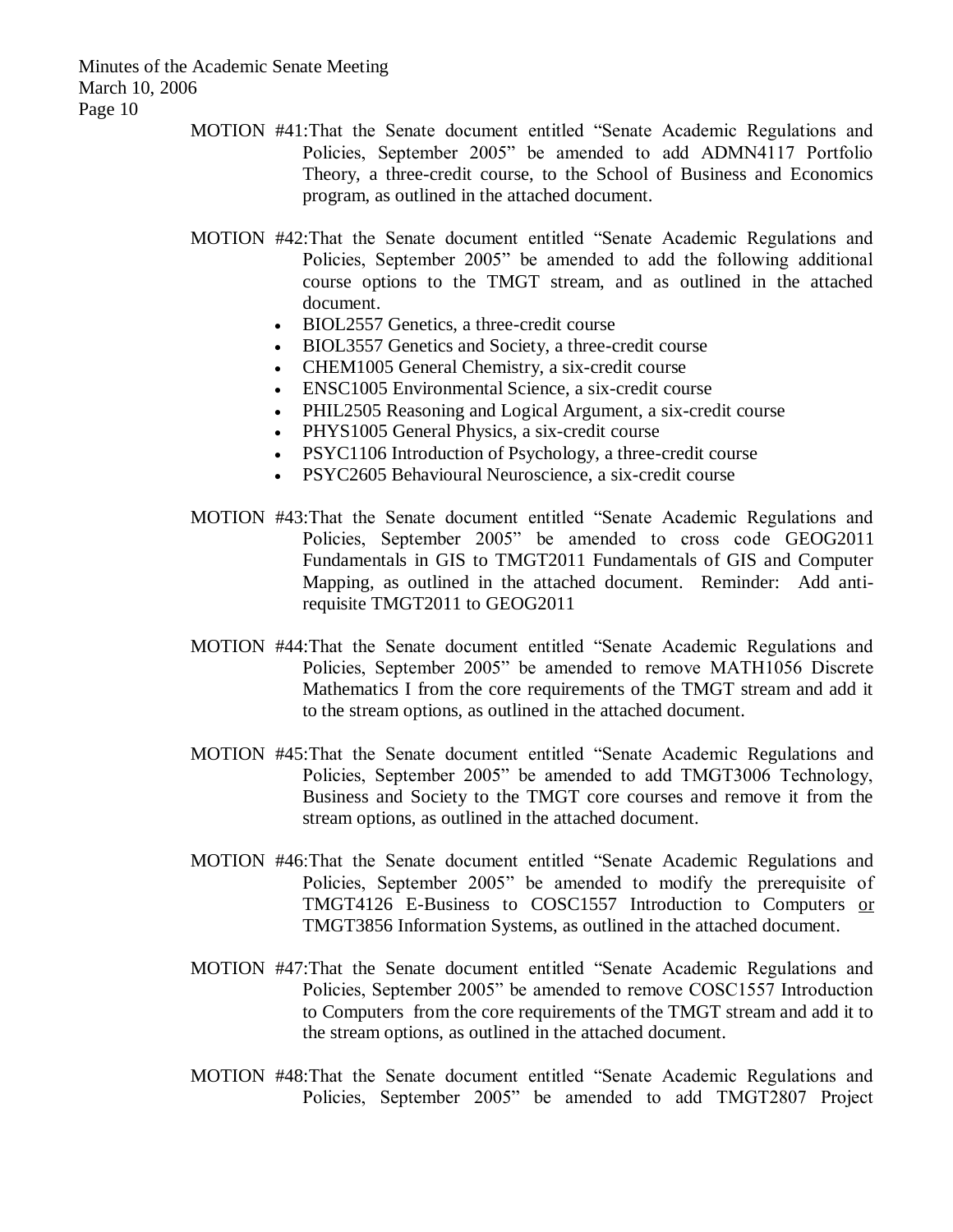> Management, a three-credit course and that this course be added to the TMGT core courses, as outlined in the attached document.

- MOTION #49:That the Senate document entitled "Senate Academic Regulations and Policies, September 2005" be amended to remove COSC3807 Project Management from the TMGT course options, as outlined in the attached document.
- MOTION #11: Moved by T. Chase, seconded by M. Tuncali that Senate approve Motions 39 – 49 of the UCC report dated January 25, 2006, as one omnibus motion. CARRIED

# MOTION #12: Moved by T. Chase, seconded by B. Olmsted that Senate consider Motions 50 -54 of the UCC report dated January 25, 2006 as one omnibus motion. CARRIED

- MOTION #50:That the Senate document entitled "Senate Academic Regulations and Policies, September 2005" be amended to add HIST2126 Topics in European or World History III, a three-credit course, to the History program, as outlined in the attached document.
- MOTION #51:That the Senate document entitled "Senate Academic Regulations and Policies, September 2005" be amended to add HIST2127 Topics in European or World History IV, a three-credit course, to the History program, as outlined in the attached document.
- MOTION #52:That the Senate document entitled "Senate Academic Regulations and Policies, September 2005" be amended to add HIST3276 Topics in Environmental History, a three-credit course, to the History program, as outlined in the attached document.
- MOTION #53:That the Senate document entitled "Senate Academic Regulations and Policies, September 2005" be amended to cross-list HIST3277 North American Environmental History in the Group 4 in the Geography major; Group 3 in the Geography of Regional and International Development; and as a systematic course in the Environmental Geography major.
- MOTION #54:That the Senate document entitled "Senate Academic Regulations and Policies, September 2005" be amended to modify the prerequisite of HIST3277 North American Environmental History to add GEOG1016 Introduction to Human Geography or GEOG1017 Introduction to Physical Geography , as outlined in the attached document.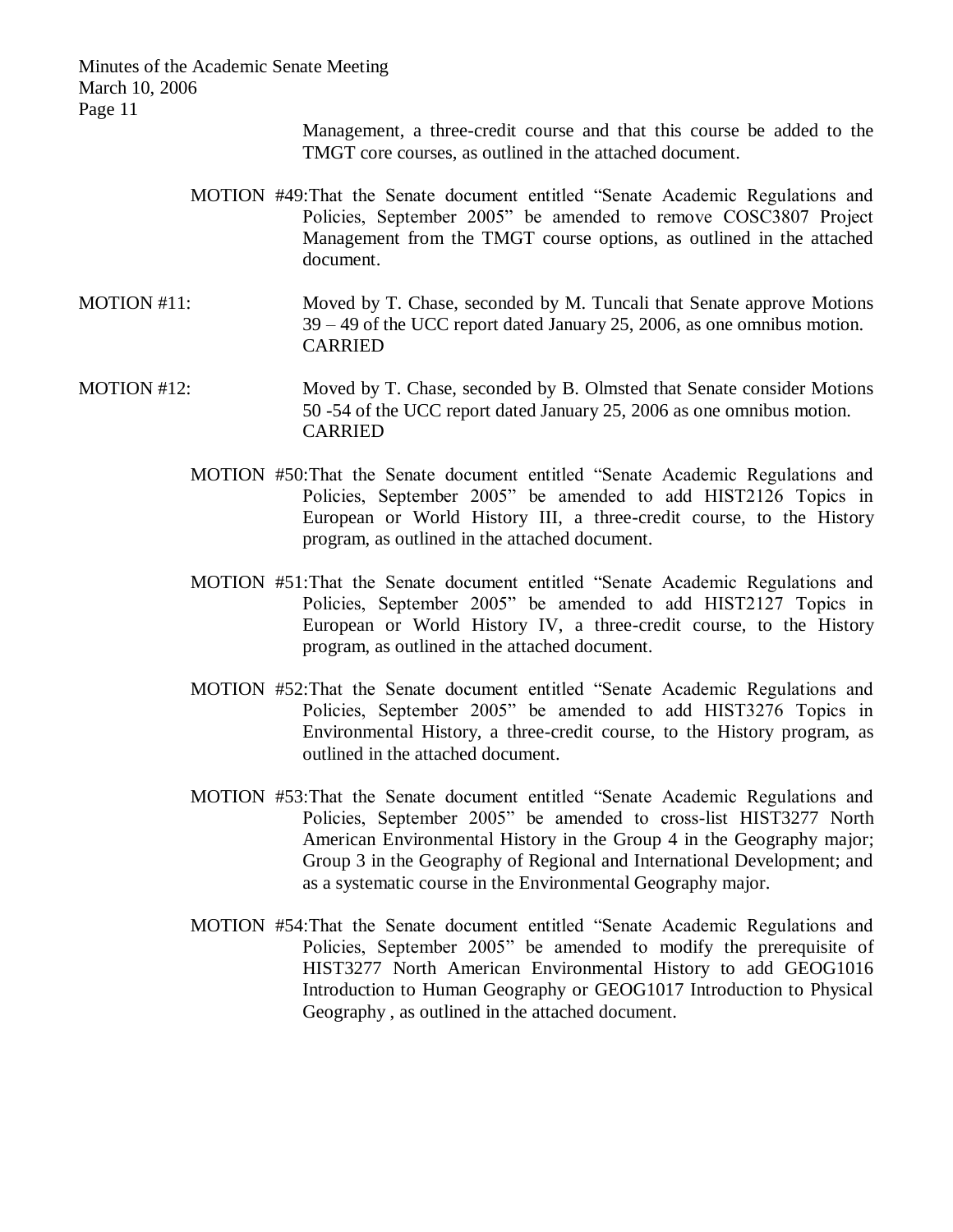- MOTION #13: Moved by T. Chase, seconded by R. Vanderlee that Senate approve Motions 50 – 54 of the UCC report dated January 25, 2006, as one omnibus motion. CARRIED
- MOTION #14: Moved by T. Chase, seconded by E. Mattson that the Senate document entitled "Senate Academic Regulations and Policies, September 2005" be amended to unbank GEOG 3235 Historical Geography, to cross list it with Group 2 History, modify the prerequisite of GEOG1016 Introduction to Human Geography to add one of HIST1205 Europe Since 1500, HIST1406/1407 Canadian History: The Formative Years/Canadian History: The National Era, or HIST1505 A History of the Modern World, and to add the courses to the GEOG and GRID majors, as outlined in the attached document. CARRIED
- MOTION #15: Moved by T. Chase, seconded by E. Mattson that the Senate document entitled "Senate Academic Regulations and Policies, September 2005" be amended to cross-list NATI2005 Native Kinships with Environment with Geography, as outlined in the attached document. CARRIED
- MOTION #16 Moved by T. Chase, seconded by J. LeClair that the Senate document entitled "Senate Academic Regulations and Policies, September 2005" be amended to add a Certificate in Environmental Management to the Geography honours program, and with the understanding that credits can be counted twice, one for the certificate and one for the degree, as outlined in the attached document. CARRIED
- MOTION #17: Moved by T. Chase, seconded by M. Tuncali that the Senate document entitled "Senate Academic Regulations and Policies, September 2005" be amended to remove SOCI2035 Sociology of the Family from the core requirements and add it to the course options in the Child and Family Studies program, and increase the number of electives from 24 to 30 credits in the Child and Family Studies program at Muskoka, as outlined in the attached document. CARRIED
- MOTION #18: Moved by T. Chase, seconded by S. Renshaw that the Senate document entitled "Senate Academic Regulations and Policies, September 2005" be amended to add RLCT 4205 Honours Seminar in Religions and Cultures to the Religions and Cultures program, as outlined in the attached document. CARRIED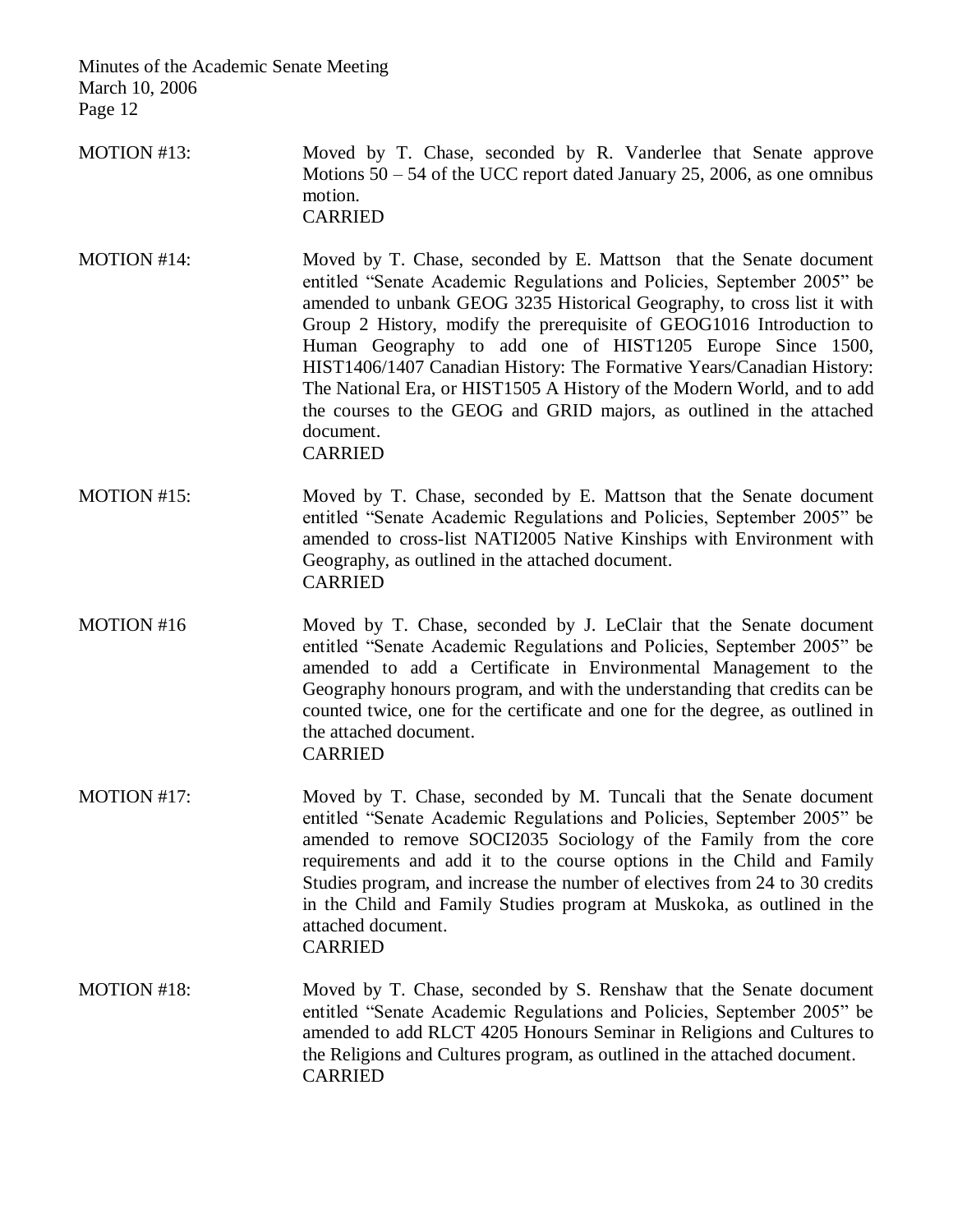| Minutes of the Academic Senate Meeting<br>March 10, 2006 |                                                                                                                                                                                                                                                                                                                                                                                                                                                                       |
|----------------------------------------------------------|-----------------------------------------------------------------------------------------------------------------------------------------------------------------------------------------------------------------------------------------------------------------------------------------------------------------------------------------------------------------------------------------------------------------------------------------------------------------------|
| Page 13<br>MOTION #19:                                   | Moved by T. Chase, seconded by S. Renshaw that the Senate document<br>entitled "Senate Academic Regulations and Policies, September 2005" be<br>amended to modify the hours for RLCT2205 Sacred Cinema: Film and the<br>Search for Meaning to 4 hours per week, making it a 96-hour course, as<br>outlined in the attached document.<br><b>CARRIED</b>                                                                                                                |
| MOTION #20:                                              | Moved by T. Chase, seconded by M. Tuncali that the University<br>Curriculum Committee recommend in accordance with the Nipissing<br>University Policy for New Program Implementation, Senate give Stage Two<br>"Curriculum Approval" to a Bachelor of Arts (General Combined), a<br>Bachelor of Arts (Honours Combined Major) and a Bachelor of Arts<br>(General Single) in the Political Science program, as outlined in the<br>attached document.<br><b>CARRIED</b> |
| MOTION #21:                                              | Moved by T. Chase, seconded by D. Tabachnick that the Senate document<br>entitled "Senate Academic Regulations and Policies, September 2005" be<br>amended to add POLI4205 Honours Seminar to the Political Science<br>program, as outlined in the attached document.<br><b>CARRIED</b>                                                                                                                                                                               |
| MOTION #22:                                              | Moved by T. Chase, seconded by A. Weeks that the Senate document<br>entitled "Senate Academic Regulations and Policies, September 2005" be<br>amended to add a Certificate in Neuroscience for student obtaining an<br>Honours BSc degree within Biology and/or Psychology, as outlined.<br><b>CARRIED</b>                                                                                                                                                            |
| MOTION #23:                                              | Moved by T. Chase, seconded by M. Tuncali that Senate consider Motions<br>64 - 69 of the UCC report dated January 25, 2006 as one omnibus motion.<br><b>CARRIED</b>                                                                                                                                                                                                                                                                                                   |
|                                                          | MOTION #64: That the Senate document entitled "Senate Academic Regulations and<br>Policies, September 2005" be amended to alter the course description and<br>breakdown of hours for NURS1026 Clinical Practicum - Nursing Healthy<br>Individuals, outlined in the attached document and described below:                                                                                                                                                             |
|                                                          | Current Breakdown of Hours: 3 hours clinical and 4 hours lab per week<br>Proposed Breakdown of Hours: 4 hours clinical and 3 hours lab per week                                                                                                                                                                                                                                                                                                                       |
|                                                          |                                                                                                                                                                                                                                                                                                                                                                                                                                                                       |

**Current Course Description:** This course introduces students to the science and art of nursing. Exploration of the evolving nursing profession and the socialization of nurses will expose students to professional nursing values and regulations. Students will have an opportunity to explore caring as it relates to relationships with individuals and families Students will focus on the rapeutic communication and interviewing skills in the practice setting.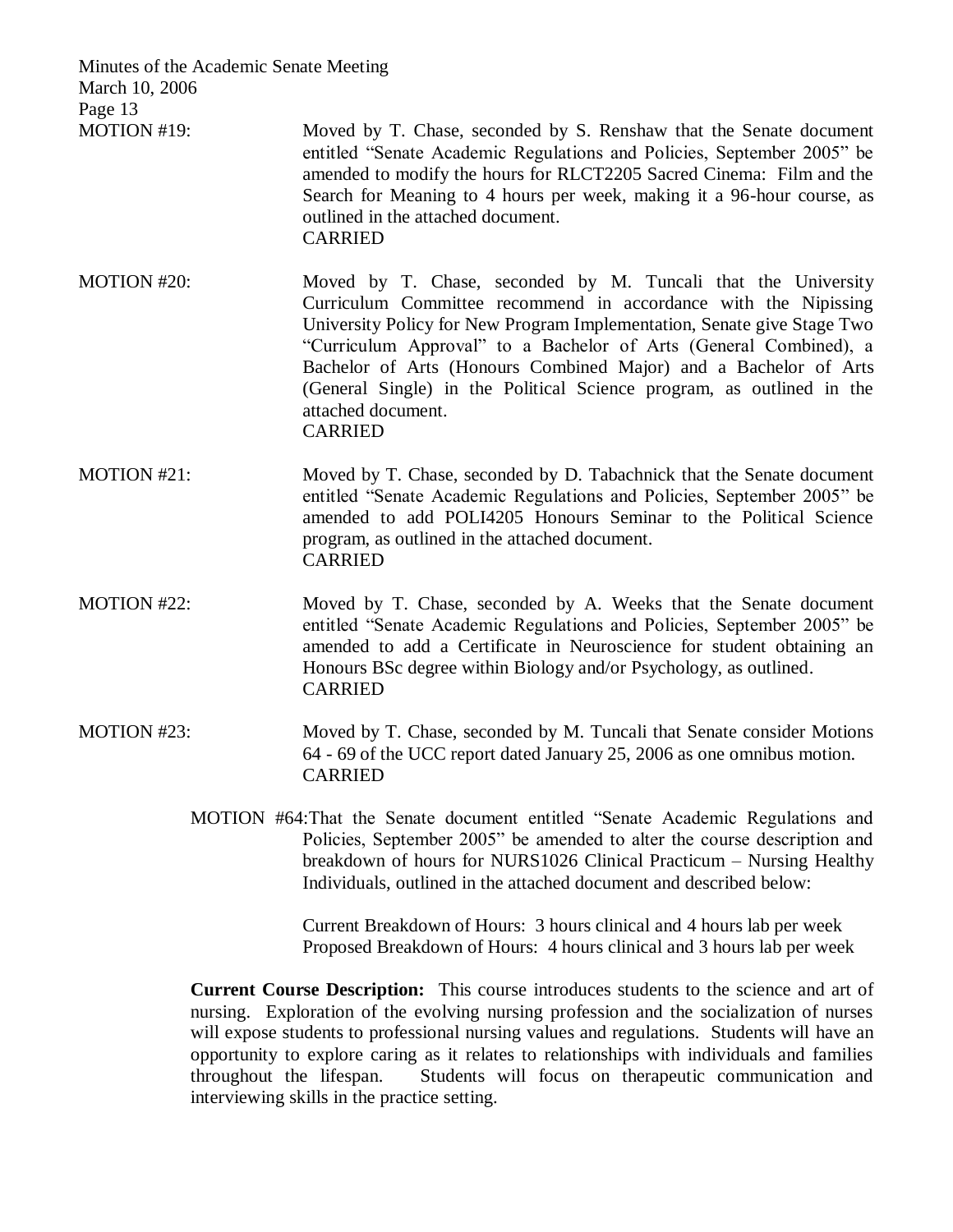**Proposed Course Description:** This course introduces students to the science and art of nursing. In the clinical setting, students will begin the socialization process into the nursing profession while shadowing a Registered Nurse. The students will focus on exploring major nursing concepts such as caring, communication, change, leadership, critical thinking and health perspectives. In the lab students will gain theoretical knowledge and practice related to basic nursing skills.

MOTION #65: That the Senate document entitled "Senate Academic Regulations and Policies, September 2005" be amended to alter the breakdown of hours in the NURS2006 Health Assessment, as outlined in the attached document and described below:

> Current Breakdown of Hours: 2 hours lecture and 2 hours lab Proposed Breakdown of Hours: 3 hours lab, no separate lecture

MOTION #66:That the Senate document entitled "Senate Academic Regulations and Policies, September 2005" be amended to alter the total hours for NURS4027 Clinical Practicum – Preceptorship, as outlined in the attached document and described below:

> Current Total Hours: 350, 10 weeks @ 35 hours/wk Proposed Total Hours: 420, 12 weeks @ 37.5 hours/wk

MOTION #67:That the Senate document entitled "Senate Academic Regulations and Policies, September 2005" be amended to modify the course description of NURS 4016 Research in Nursing and Health, as outline in the attached document and described below:

**Current Course Description:** This course focuses on research design and methodology as it relates to nursing practice. Students will identify a specific problem or challenge in the clinical area to which they are assigned. They will learn to design a nursing practice study, and function as consumers of research and leaders in research utilization.

**Proposed Course Description:** This course will explore the research process as it relates to the development of nursing science, and evidence-based nursing practice. Emphasis will be placed on students' clinical practice as the relevant source of questions for nursing research. Both qualitative and quantitative approaches to the generations of research data will be examined, including strategies associated with each of these methods. The knowledge and skills underpinning the analysis and critiquing of the research literature will be addressed with specific emphasis on its applicability to research utilization in nursing and related health disciplines.

MOTION #68:That the Senate document entitled "Senate Academic Regulations and Policies, September 2005" be amended to change the course number of NURS1007 Professional Foundations of Nursing to NURS2047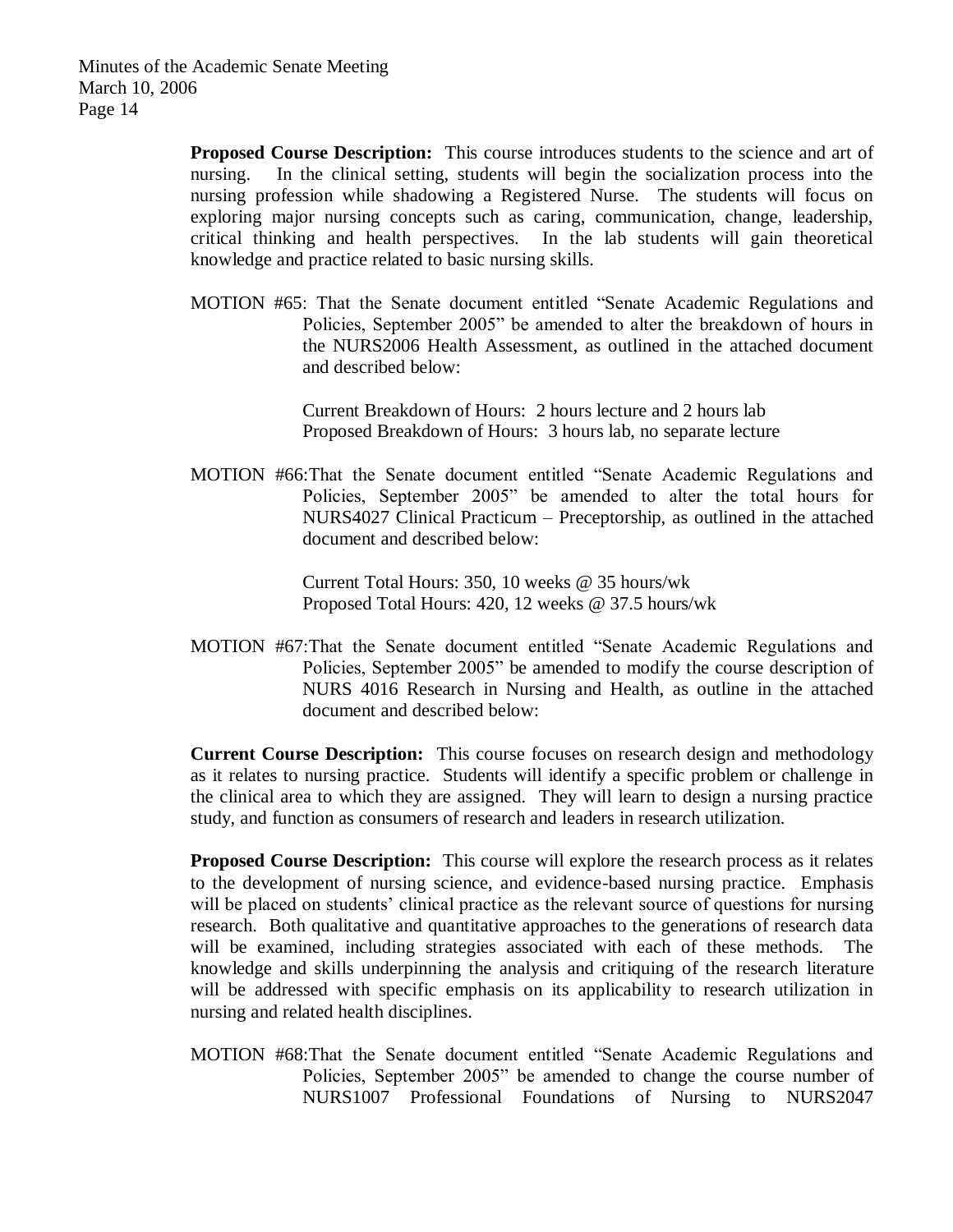#### Professional Foundations of Nursing that is from a first year to a second year level course, as outlined in the attached document. CARRIED

- MOTION #69:That the Senate document entitled "Senate Academic Regulations and Policies, September 2005" be amended to change the course number of NURS2006 Health Assessment to NURS1037 Health Assessment that is from a second year to a first year level course and add the co-requisite of BIOL2707 and NURS1027, as outlined in the attached document.
- MOTION #24: Moved by T. Chase, seconded by M. Tuncali that Senate approve Motions 64 – 69 of the UCC report dated January 25, 2006, as one omnibus motion. CARRIED

Admission, Promotions and Tenure Committee

MOTION #25: Moved by M. Tuncali, seconded by AB Graff that the Report of the APT Committee dated March 1, 2006 be received. CARRIED

Admissions, Promotions and Petitions Committee

- MOTION #26: Moved by R. Wideman, seconded by D. Geden that the Admissions, Promotions and Petitions Committee Report dated February 23, 2006 be received. CARRIED
- MOTION #27: Moved by R. Wideman, seconded by D. Lawrence that Senate grant degrees to those students listed in Appendix A. CARRIED

Concurrent Education Coordinating Committee

- MOTION #28 Moved by O. Ridler, seconded by B. Olmsted that the Report of the Concurrent Education Reporting Committee dated February 27, 2006 be received. CARRIED
- MOTION #29: Moved by O. Ridler, seconded by G. Phillips that English Studies be added as an option to the P/J and J/I divisions of the concurrent education program. CARRIED

## REPORTS FROM REPRESENTATIVES ON OTHER BODIES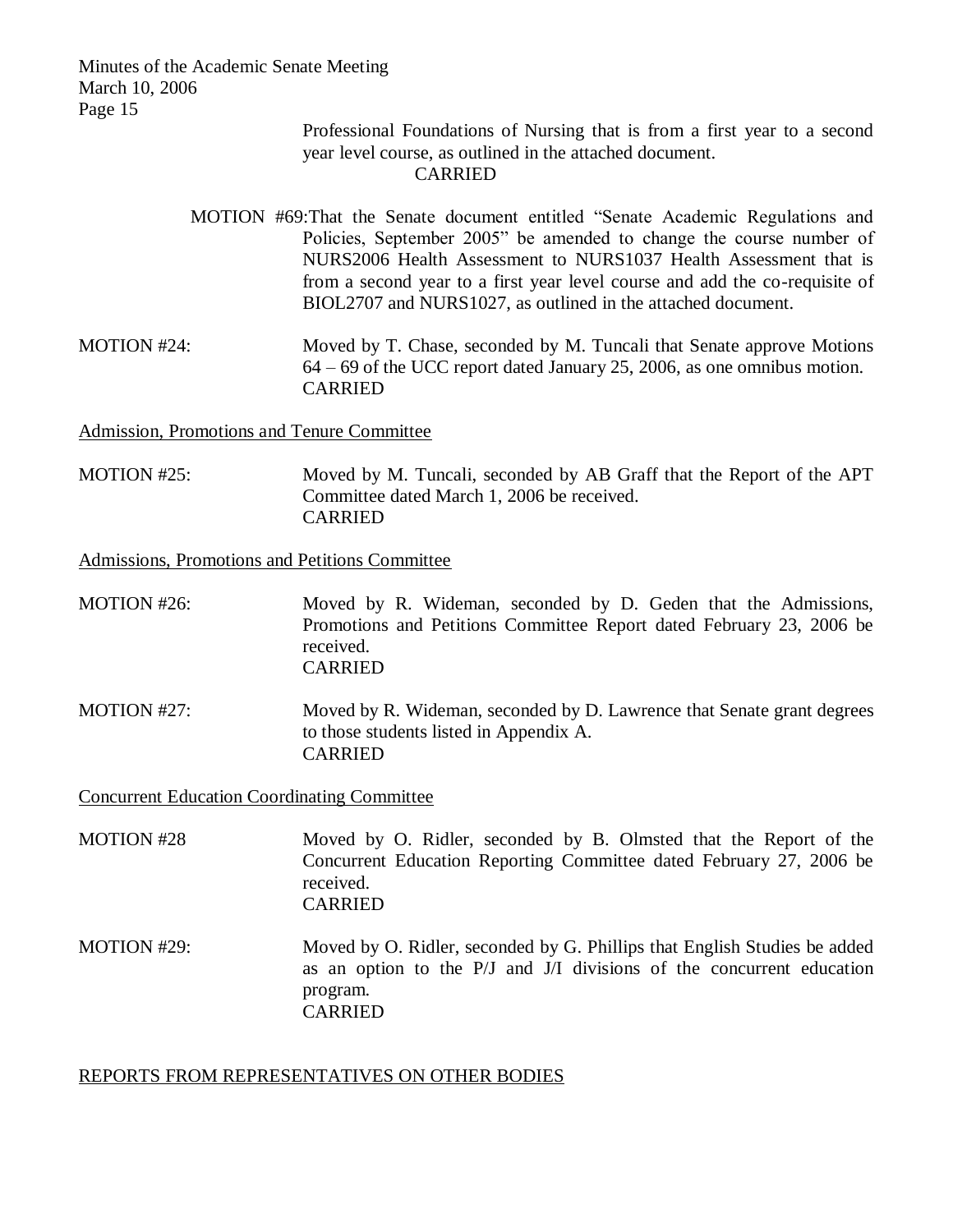Minutes of the Academic Senate Meeting March 10, 2006 Page 16 Council of Ontario Universities

Senator Sarlo, Senate representative to COU, distributed a report outlining important COU updates. He emphasized that the implementation of the Freedom of Information and Privacy Protection Act (FIPPA) in June 2006 would have a direct impact on universities. Previously, universities had not been under FIPPA guidelines. Senator Sarlo also indicated that a paper authored by three academic colleagues could be viewed on the president's website.

# Teacher Education Advisory Committee

Senator Common reported that TEAC met last week and discussed the announcement from the Ontario Teachers' Federation regarding a new provincial policy on teaching practicums. OTF had deemed that only one student teacher per associate teacher is acceptable and that associate teachers are looking for increased compensation for their work.

# ELECTIONS

- To elect a representative of the Faculty of Arts and Science to sit on the music education selection committee.
- R. Common nominated M. Ostashewski

MOTION #30: Moved by G. Phillips, seconded by AB Graff that nominations cease. CARRIED

## **Acclaimed: M. Ostashewski**

- To elect a representative of the Faculty of Arts and Science to sit on the graduate education selection committee.
- G. Laronde nominated P. Chow

MOTION #31: Moved by AB Graff, seconded by G. Phillips that nominations cease. CARRIED

**Acclaimed: P. Chow**